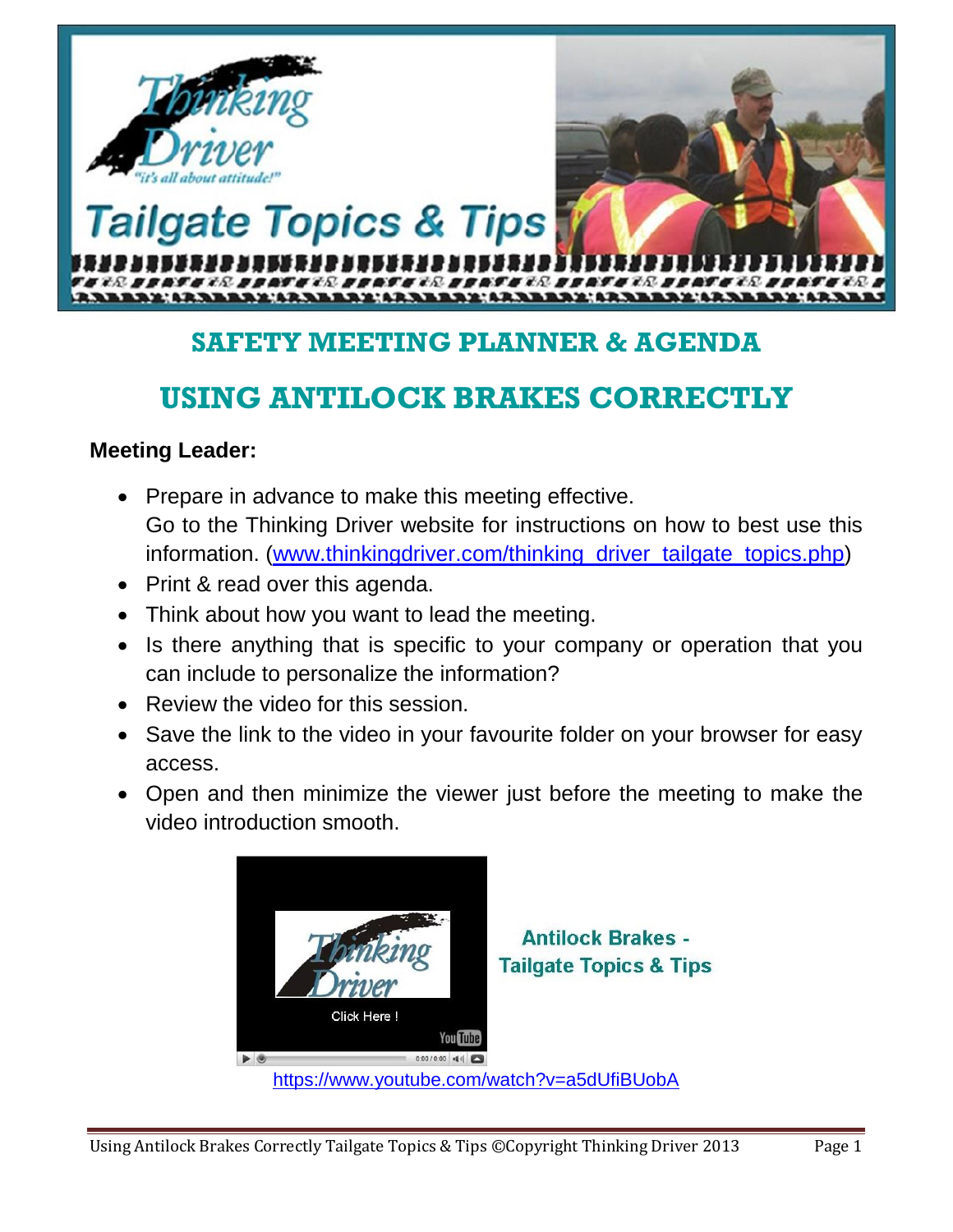**NOT A SUBSCRIBER YET?** You will see a watermarked sample. Get the 'clean' video for your meeting now by visiting the Tailgate Topics & Tips page on the Thinking Driver website (www.thinkingdriver.com) to get the order form and fax/email to Thinking Driver [\(kristy.gittens@thinkingdriver.com\)](mailto:kristy.gittens@thinkingdriver.com). We will send you a link to the non-watermarked video.

## **START YOUR MEETING!**

### **Opening Statement:**



Antilock brakes are standard on most vehicles now but not everyone knows what they are really for or how to use them. This meeting will provide an overview of this important safety feature of your vehicle.

# **The Questions for this Meeting:**

Q: What is the purpose of antilock brakes?



### **Discuss possible answers:**

- To stop easier in slippery conditions
- To keep the vehicle from skidding
- To make the brakes last longer
- Others?

#### **Correct answer is:**

Antilock brakes keep the wheels rotating even under severe braking in slippery conditions. This continuing rotation or "Antilock" allows the tire to maintain traction with the road surface and allows the driver to steer.

Q: Have you ever felt your antilock brakes activate? When? Why?

#### **Answers may be:**

*When/Where?*

• Emergency stops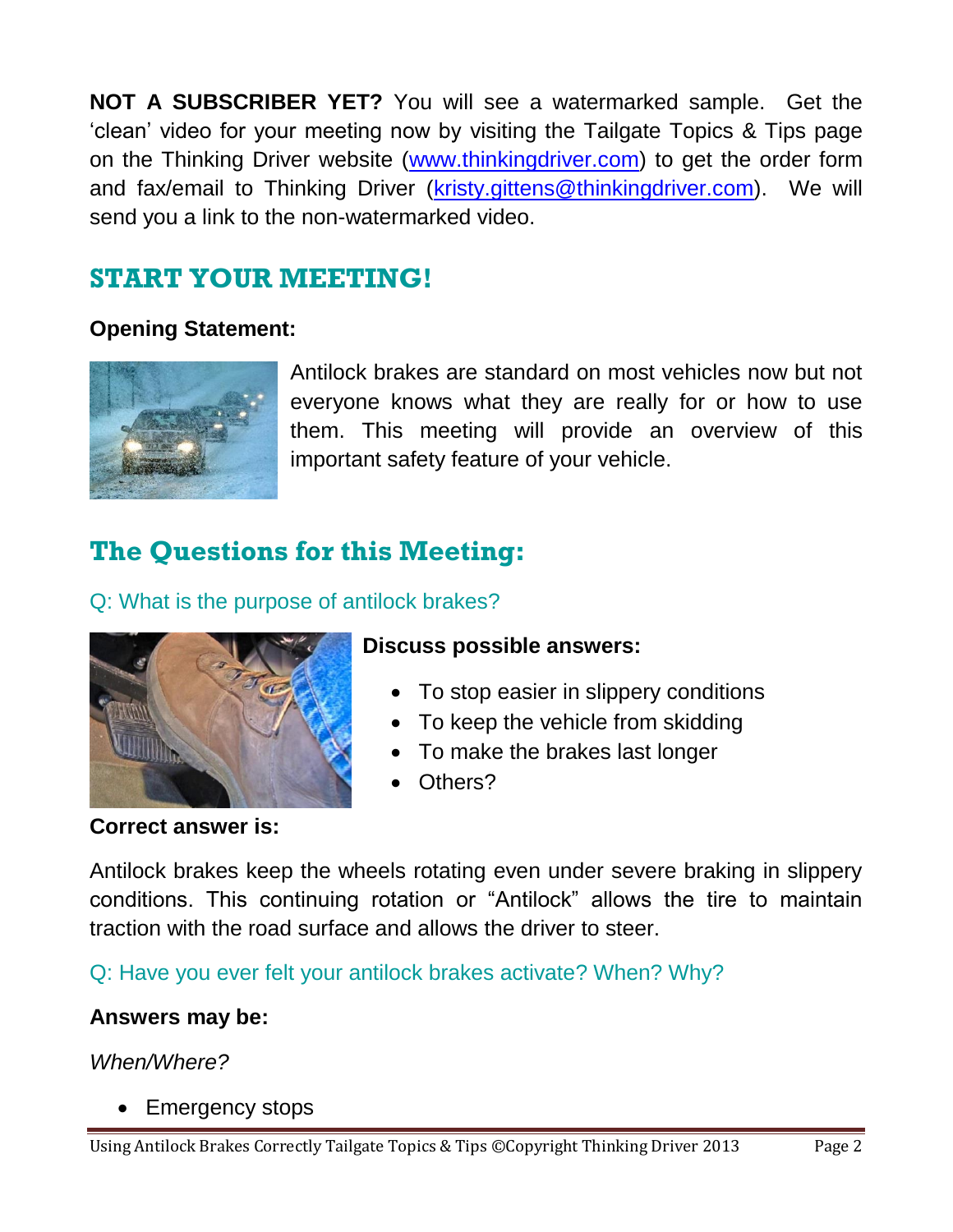- Regular braking in winter conditions
- Wet roads
- Gravel or rough roads
- Downhill in slippery conditions

*Why?*

- Because the demand for traction has exceeded the tire's ability to grip the road either because of rough braking, excess speed for conditions or sudden changes in the traction available to the vehicle.
- You are overdriving for the conditions.

Q: What does your vehicle behave like or feel like when the antilock brakes are engaged?

### **Discuss: there will be several descriptions of what the various vehicles do. Note that there will commonly be:**

- Brake pedal feels different and/or vibrates,
- The antilock warning light on the dash may illuminate,
- The vehicle may make unusual sounds that can alarm some drivers if they are not prepared for it.



### Q: What is the correct driver action when the antilock brakes engage?



If you are in an emergency situation, hold the pedal down hard and don't let up until danger is passed.

Remember to look and steer where you want to go, not at any hazards that you are avoiding because we tend to steer where we look.

If your antilock brakes come on regularly, under

non-emergency conditions, you are overdriving for the conditions and should reduce speed and initiate your stops sooner to provide greater braking distance. This will allow you to brake more gently and not activate the antilock brakes.